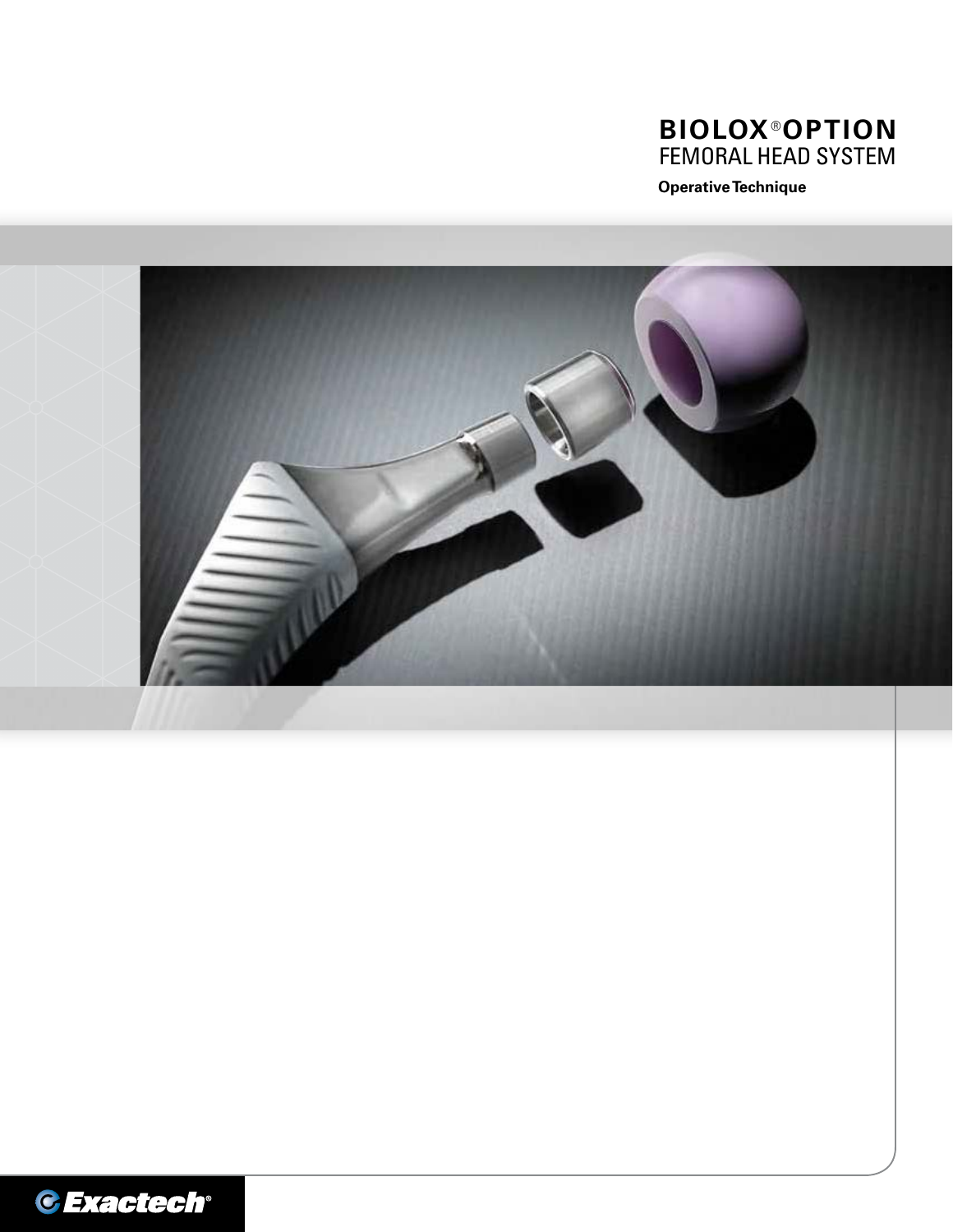## **INTRODUCTION**

The BIOLOX®OPTION femoral head system can be used on a new stem taper (12/14 only) for primary and revision cases or on an implanted stem with a slightly damaged taper in revision cases.

This technique describes the pre-operative planning, taper inspection, assembly and implantation in a revision setting.

#### **PRE-OPERATIVE PLANNING**

Revision of total hip arthroplasty should be planned with as much information as possible. Identification of the stem, *in situ*, is the most important pre-operative issue. The *in situ* stem must have a 12/14 neck taper to be compatible with the BIOLOX®OPTION femoral heads.

## **DETAILED OPERATIVE TECHNIQUE**

### **STEP 1: HEAD REMOVAL AND STEM TAPER INSPECTION**

In a revision surgery, extract the remaining femoral head with a suitable extraction instrument to avoid unnecessary damage to the stem taper. Inspect the stem taper making the decision to use this system with either a pristine taper *(Figure 1)* or one with tolerable imperfections—scratches of less than 0.25mm *(Figure 2)*. With any imperfections different or worse than Figure 2, do not use the BIOLOX®OPTION *(Figures 3-5)*.

### **STEP 2: TRIAL REDUCTION**

Once the decision to use the BIOLOX®OPTION has been made, use the appropriately sized head trials to determine leg length, offset and range of motion. The BIOLOX®OPTION is available in 28, 32 and 36mm and head lengths of -3.5mm, +0mm, +3.5mm and +7mm.



**Figure 1** Pristine Taper



**Figure 2** Tolerable imperfections with scratches of less than 0.25mm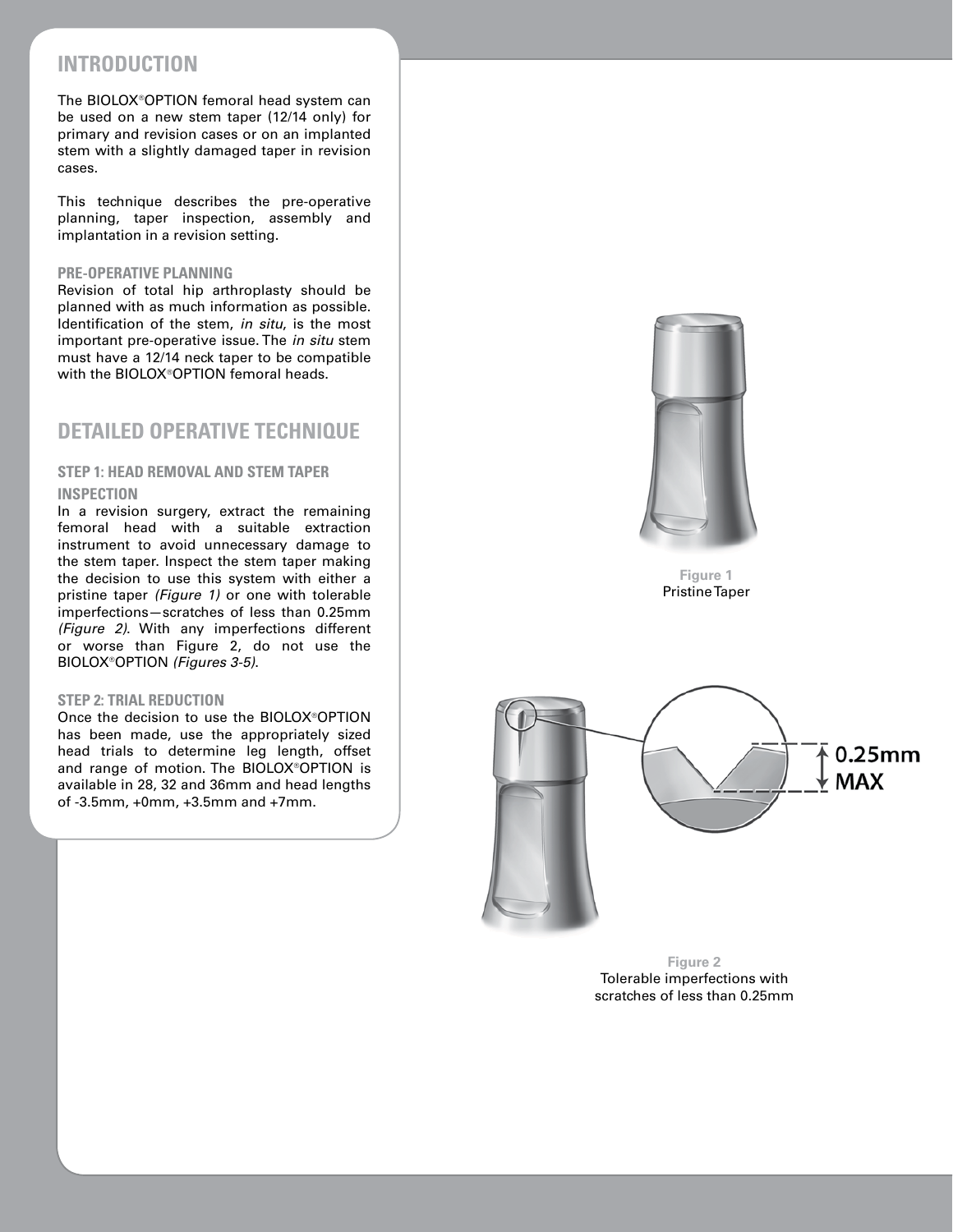





**Figures 3-5** Do not use the BIOLOX®OPTION head system with tapers in these circumstances.



**Figure 6** Placing the Femoral Head on the Adapter Sleeve



**Figure 7** Applying Downward Manual Pressure

#### **STEP 3: ASSEMBLY**

Based on the trial reduction, select the appropriately sized BIOLOX®OPTION head and adapter. On the back table, align the BIOLOX®OPTION femoral head axially with the adapter *(Figure 6)* and apply downward manual pressure *(Figure 7).* The tapers are engaged once resistance is felt.

*Note:* The BIOLOX®OPTION femoral head and adapter must be implanted together.

#### **STEP 4: IMPLANTATION**

Prior to assembly with the femoral stem, rinse the stem taper and dry with a clean cloth to remove any foreign bodies such as tissue residues, bone fragments or cement particles. Fit the femoral head assembly on the stem taper by twisting lightly while applying downward manual pressure. Impact the head and adapter assembly onto the femoral stem by placing a polymer-faced impactor on the pole of the femoral head component and tapping gently with a mallet in an axial direction to firmly secure the taper connection.

*Caution:* Do not use metal-faced mallets and do not impact forcefully during installation of ceramic components.